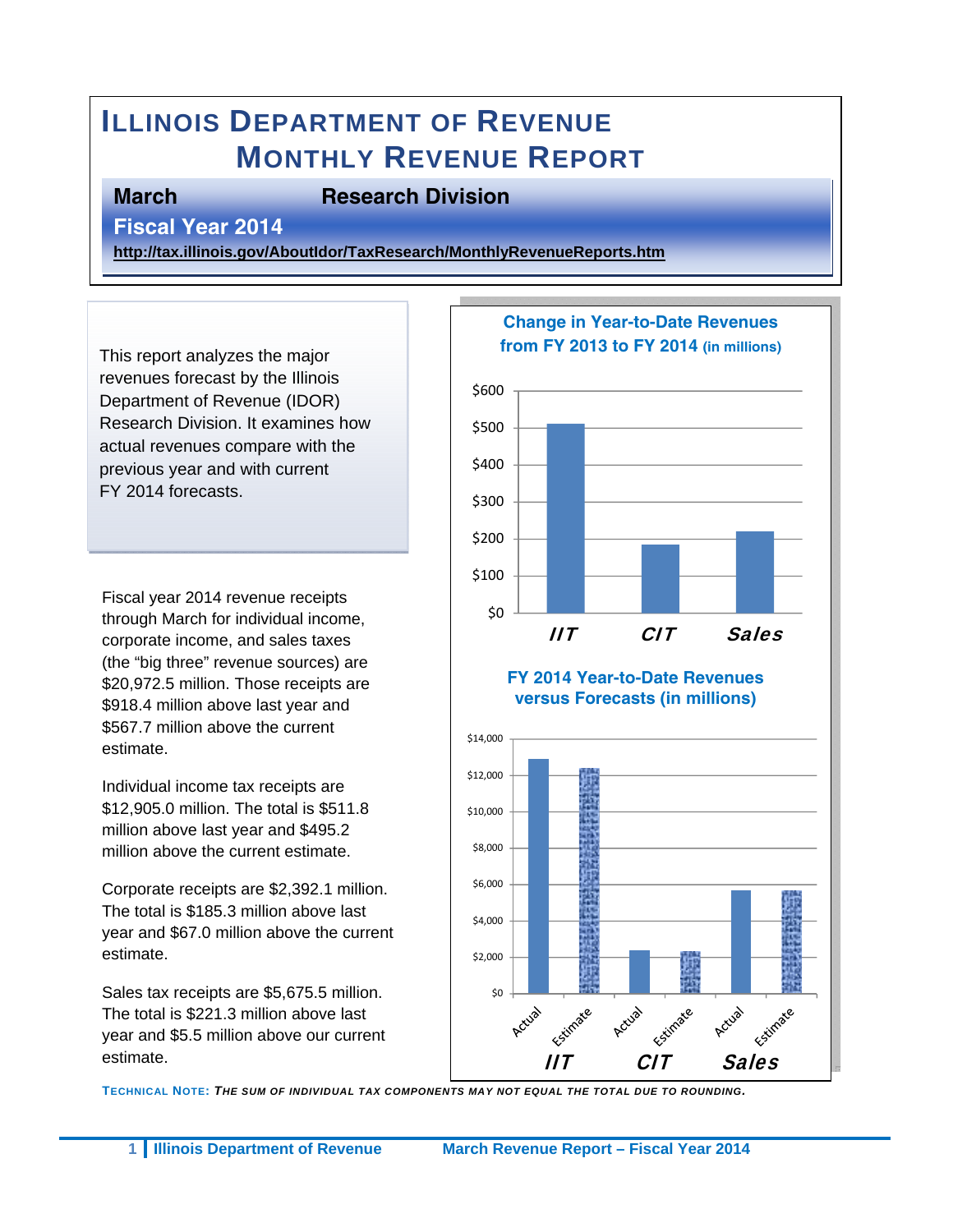# **ILLINOIS ECONOMIC INDICATORS**

#### **Economic Highlights:**

**U.S. real gross domestic product (GDPR)** increased at a 2.6 percent annual rate in the fourth quarter of calendar year 2013, according to the Bureau of Economic Analysis (BEA).<sup>1</sup> This is lower than the 4.1 percent posted in the third quarter. The fourth quarter's slowdown in growth was due to an increase in imports and declines in federal government spending, private inventories, and private fixed investment. GDPR growth for the entire year was 1.9 percent, which is a considerable decrease from the 2.8 percent measured in 2012. The main contributors to GDPR growth during 2013 were personal consumption expenditures, exports, residential fixed investment, nonresidential fixed investment, and private inventory investment. Federal government spending and imports, on the other hand, contributed negatively to GDPR.

**The U.S unemployment rate** increased slightly from 6.6 percent to 6.7 percent in February, according to the Bureau of Labor Statistics (BLS).<sup>2</sup> The report shows that job creation in February was more dynamic than in either of the two prior months. This reading supports the view that labor market weakness observed in late 2013 and early 2014 was probably weather related. Moreover, the increase in the unemployment rate should not be interpreted negatively. Labor market statistics show that it was caused by an increase in the labor force rather than a decrease in employment.

Finally, we must point out that the most recent employment statistics have been revised according to the latest BLS benchmark. These figures, which are derived from the BLS quarterly census of employment and wages, are more accurate because they are taken from unemployment insurance tax records. These records include 97 percent of all establishments in the United States.

**The Illinois unemployment rate** remained unchanged at 8.7 percent in February, down half a point from the 9.2 percent measured one year ago. According to data from the Illinois Department of Employment Security, more than 26,000 jobs were added to the state economy during the 12 months ending in February 2014. $3$  The most significant gains came from the professional and business services sector followed by gains in educational and health services and leisure and hospitality. The gains are quite different in magnitude to those reported in our last report because the aforementioned BLS benchmarking process revised state employment figures down. Significant downward revisions were made in the trade, transportation, and utilities sector, the educational and health services sector, and the leisure and hospitality sector.

**Illinois personal income** grew 2.6 percent during calendar year 2013 and is expected to increase nearly 4.0 percent in calendar year 2014.<sup>4</sup> The main contributor to this growth so far has been non-wage income, thanks to strong stock market results and the associated capital gains. Wage income, measured by average weekly earnings, has also shown growth, particularly in the wholesale trade sector and the information and financial activities sector.

 $\overline{a}$ <sup>1</sup> Bureau of Economic Analysis, News Release March 27, 2014.

<sup>&</sup>lt;sup>2</sup> Bureau of Labor Statistics, News Release March 7, 2014.

<sup>&</sup>lt;sup>3</sup> Illinois Department of Employment Security, Current Employment Statistics.

<sup>4</sup> IHS Connect, baseline forecast, February 2014.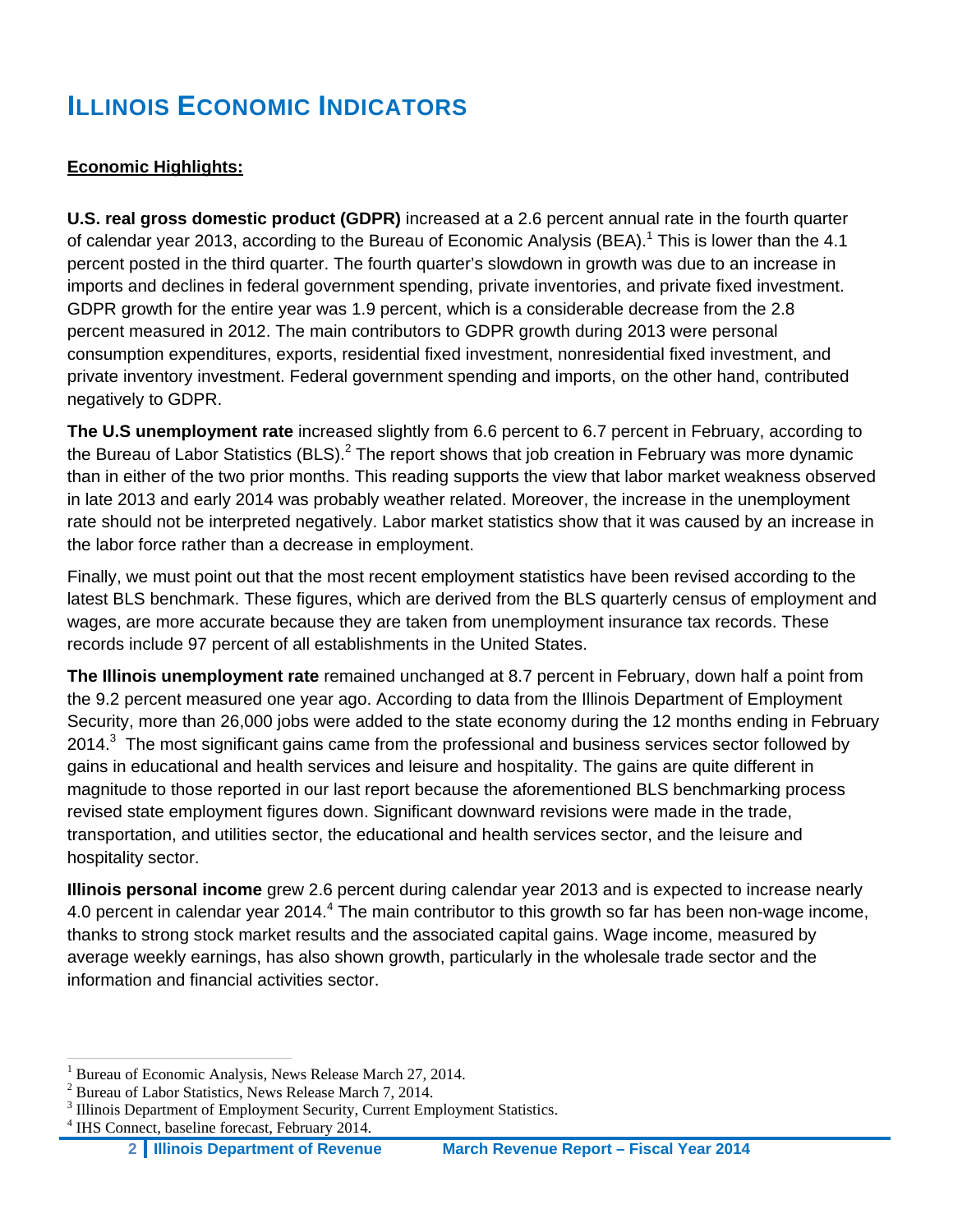

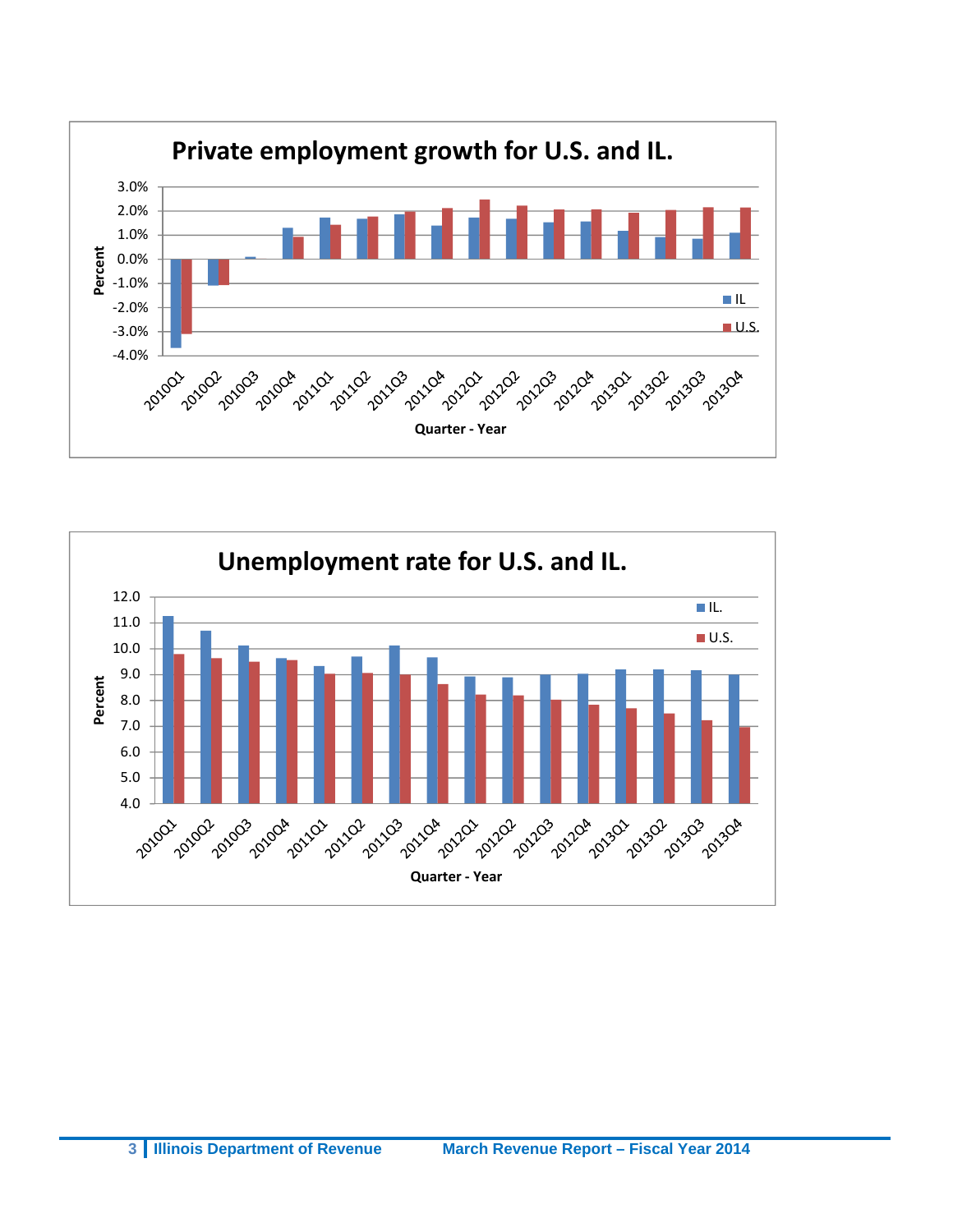| <b>U.S.</b>                      | February  | January   | February  | Change from January |         |               | Change from year ago |
|----------------------------------|-----------|-----------|-----------|---------------------|---------|---------------|----------------------|
| (Seasonally adjusted, thousands) | 2014      | 2014      | 2013      | <b>Number</b>       | Percent | <b>Number</b> | Percent              |
| <b>Labor Force</b>               | 155,724   | 155,460   | 155,511   | 264                 | 0.2%    | 213           | 0.1%                 |
| Employment                       | 145,266   | 145,224   | 143,464   | 42                  | 0.0%    | 1,802         | 1.3%                 |
| <b>Unemployment</b>              | 10,459    | 10,236    | 12,047    | 223                 | 2.2%    | $-1,588$      | $-13.2%$             |
| <b>Unemployment Rate</b>         | 6.7       | 6.6       | 7.7       | 0.1                 | 1.5%    | 1.0           | $-13.0%$             |
| <b>Illinois</b>                  | February  | January   | February  | Change from January |         |               | Change from year ago |
| (Seasonally adjusted)            | 2014      | 2014      | 2013      | Number              | Percent | <b>Number</b> | Percent              |
| <b>Labor Force</b>               | 6,568,500 | 6,549,900 | 6,576,400 | 18,600              | 0.3%    | $-7,900$      | $-0.1%$              |
| Employment                       | 5,999,300 | 5,982,700 | 5,972,600 | 16,600              | 0.3%    | 26,700        | 0.4%                 |
|                                  | 569,100   | 567,200   | 603,800   | 1,900               | 0.3%    | $-34,700$     | $-5.7%$              |
| <b>Unemployment</b>              |           |           | 9.2       | 0.0                 | 0.0%    | $-0.5$        | $-5.4%$              |

| Illinois wage and salary employment                             |           |           |           |               |                     |               |                      |  |
|-----------------------------------------------------------------|-----------|-----------|-----------|---------------|---------------------|---------------|----------------------|--|
| <b>Industry Title</b>                                           | February  | January   | February  |               | Change from January |               | Change from year ago |  |
| (Seasonally adjusted)                                           | 2014      | 2014      | 2013      | <b>Number</b> | Percent             | <b>Number</b> | Percent              |  |
| <b>Total Nonfarm</b>                                            | 5,816,200 | 5,809,800 | 5,789,700 | 6,400         | 0.1%                | 26,500        | 0.5%                 |  |
| <b>Mining</b>                                                   | 9,700     | 9,800     | 10,000    | $-100$        | $-1.0%$             | $-300$        | $-3.0%$              |  |
| Construction                                                    | 194,500   | 194,300   | 193,000   | 200           | 0.1%                | 1,500         | 0.8%                 |  |
| Manufacturing                                                   | 574,000   | 575,100   | 583,300   | $-1,100$      | $-0.2%$             | $-9,300$      | $-1.6%$              |  |
| Trade, Transportation, & Utilities                              | 1,156,400 | 1,162,500 | 1,161,100 | $-6,100$      | $-0.5%$             | $-4,700$      | $-0.4%$              |  |
| Information                                                     | 96,900    | 97,600    | 99,100    | $-700$        | $-0.7%$             | $-2,200$      | $-2.2%$              |  |
| <b>Financial Activities</b><br><b>Professional and Business</b> | 368,400   | 368,300   | 367,700   | 100           | 0.0%                | 700           | 0.2%                 |  |
| <b>Services</b>                                                 | 904,700   | 894,300   | 879,500   | 10,400        | 1.2%                | 25,200        | 2.9%                 |  |
| <b>Educational and Health Services</b>                          | 878,800   | 878,400   | 872,000   | 400           | 0.0%                | 6,800         | 0.8%                 |  |
| Leisure and Hospitality                                         | 549,000   | 545,000   | 542,400   | 4,000         | 0.7%                | 6,600         | 1.2%                 |  |
| <b>Other Services</b>                                           | 252,800   | 254,100   | 249,600   | $-1,300$      | $-0.5%$             | 3,200         | 1.3%                 |  |
| Government                                                      | 831,000   | 830,400   | 832,000   | 600           | 0.1%                | $-1,000$      | $-0.1%$              |  |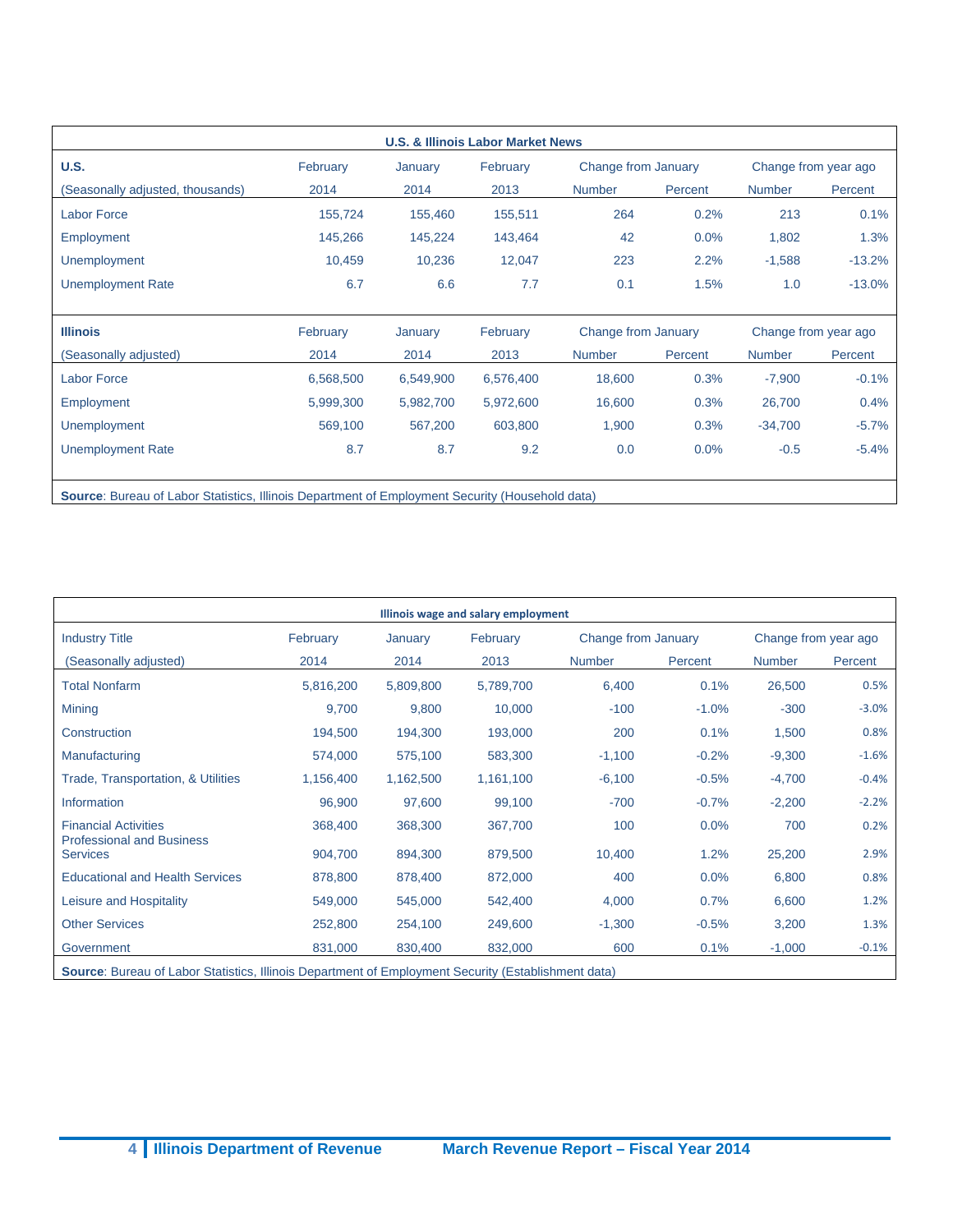## **Individual Income Tax (IIT)**

Withholdings and non-withholdings performed better than expected during the third quarter of fiscal year 2014, boosting combined third-quarter gross receipts 9.1 percent above forecast. Year-to-date gross receipts were 4.0 percent above IDOR's forecast and 3.7 percent above the forecast in HR389.

**Withholding receipts (WIT):** Thirdquarter withholding receipts were 5.5

| Year-to-Date (\$ millions) |                        |               |              |  |  |  |
|----------------------------|------------------------|---------------|--------------|--|--|--|
| Actual                     | <b>IDOR Forecast</b>   | \$ Difference | % Difference |  |  |  |
| \$12,905.0                 | \$12,409.8             | \$495.2       | 4.0%         |  |  |  |
| Actual                     | <b>HR 389 Forecast</b> | \$ Difference | % Difference |  |  |  |
| \$12,905.1                 | \$12,444.7             | \$460.3       | 3.7%         |  |  |  |
| FY 2013                    | FY 2014                | \$ Difference | % Difference |  |  |  |
| \$12,393.2                 | \$12,905.0             | \$511.8       | 4.1%         |  |  |  |

percent above IDOR's forecast, in part because a portion of collections from the second quarter were receipted in the third quarter. Third-quarter growth put year-to-date withholdings just 0.1 percent above IDOR's year-to-date forecast.

**Non-withholding receipts (non-WIT):** Third quarter non-WIT receipts were 31.0 percent above IDOR's forecast. This put year-to-date non-WIT receipts 35.5 percent above IDOR's year-to-date forecast and 9.3 percent above the same period last fiscal year. Having said this, we must emphasize that the fourth quarter of the fiscal year typically represents more than half of all non-WIT receipts, since this is when we receive final payments for the previous tax year. Up to now, non-WIT receipts have done very well in response to stock market gains. However, we expect a large decline in non-WIT during the fourth quarter because of last year's "April Surprise" (see our April FY 2013 report for details). We expect that this decline in fourthquarter non-WIT receipts will erase all of the growth observed so far in fiscal year 2014**.**

| <b>Components Year-to-Date (\$ millions)</b> |               |                 |               |              |  |  |
|----------------------------------------------|---------------|-----------------|---------------|--------------|--|--|
|                                              | <b>Actual</b> | <b>Forecast</b> | \$ Difference | % Difference |  |  |
| Withholding                                  | \$11,057.8    | \$11,046.7      | \$11.1        | $0.1\%$      |  |  |
| Non-Withholding                              | \$1,847.2     | \$1,363.1       | \$484.1       | 35.5%        |  |  |
| <b>Total</b>                                 | \$12,905.0    | \$12,409.8      | \$495.2       | 4.0%         |  |  |
|                                              | FY 2013       | FY 2014         | \$ Difference | % Difference |  |  |
| Withholding                                  | \$10,703.4    | \$11,057.8      | \$354.4       | 3.3%         |  |  |
| Non-Withholding                              | \$1,689.8     | \$1,847.2       | \$157.4       | 9.3%         |  |  |
| Total                                        | \$12,393.2    | \$12,905.0      | \$511.8       | 4.1%         |  |  |

Payment totals match the Comptroller's receipts. Withholding and estimated and final payments are derived from *IDOR collection data and in-transit fund data. Totals may not equal individual components due to rounding.*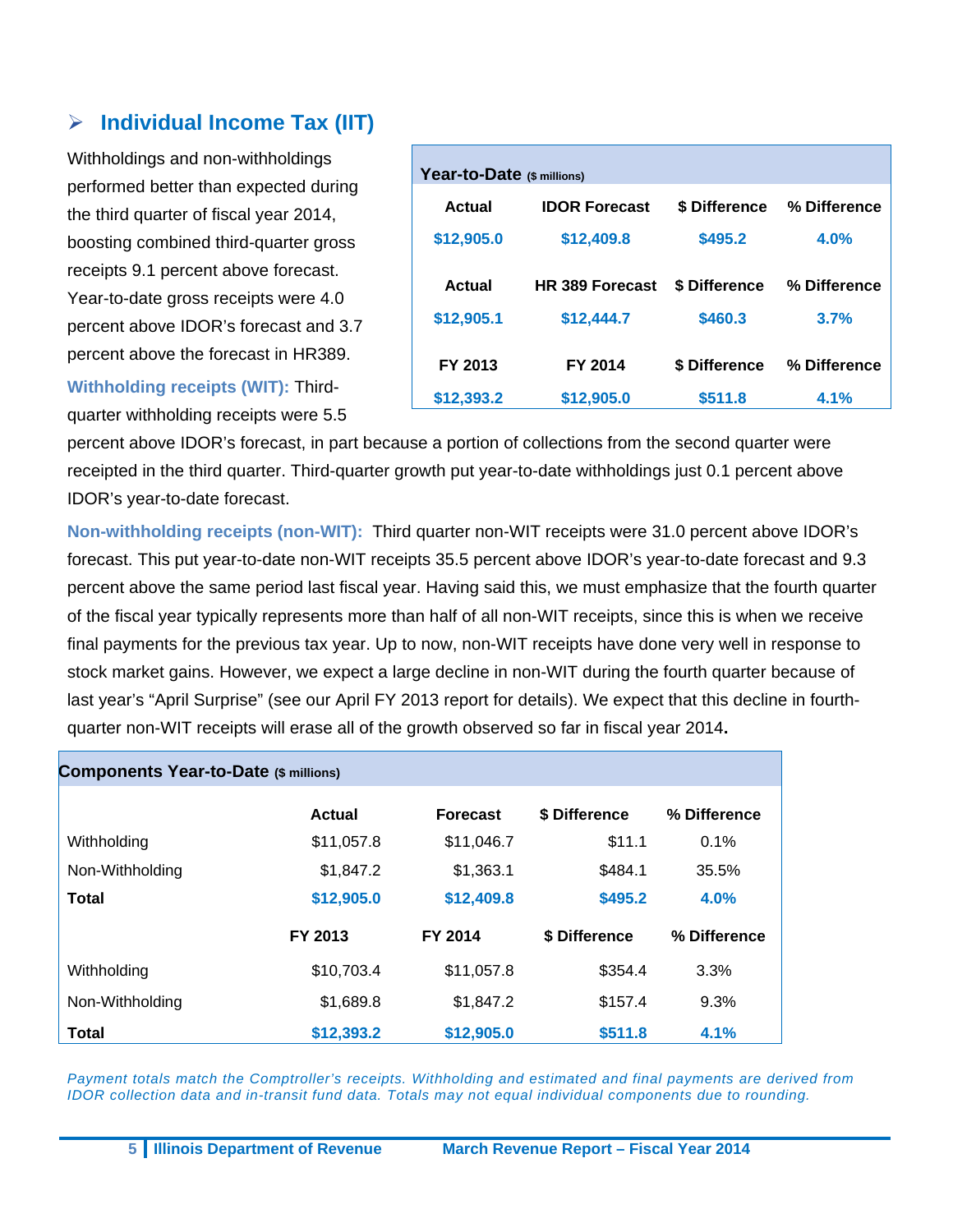## **Corporate Income Tax (CIT)**

Gross receipts were \$2,392.1 million through the first three quarters of fiscal year 2014, 2.9 percent above IDOR's revised forecast and 16.2 percent above the HR389 forecast. Compared with last fiscal year, gross receipts were up \$185.3 million, or 8.4 percent.

The Bureau of Economic Analysis (BEA) recently released its first

| Year-to-Date Comparison (\$ millions)                                                                                               |                      |               |              |  |  |  |
|-------------------------------------------------------------------------------------------------------------------------------------|----------------------|---------------|--------------|--|--|--|
| Actual                                                                                                                              | <b>IDOR Forecast</b> | \$ Difference | % Difference |  |  |  |
| \$2,392.1                                                                                                                           | \$2,325              | \$67.0        | 2.9%         |  |  |  |
| Actual                                                                                                                              | HR 389 Forecast*     | \$ Difference | % Difference |  |  |  |
| \$2,392.1                                                                                                                           | \$2,058.5            | \$333.5       | 16.2%        |  |  |  |
| FY 2013                                                                                                                             | FY 2014              | \$ Difference | % Difference |  |  |  |
| \$2,206.8                                                                                                                           | \$2,392.1            | \$185.3       | 8.4%         |  |  |  |
| *Gross CIT receipts calculated for comparison using the 13.4 percent<br>refund rate. The HR 389 forecast is \$2,937 net of refunds. |                      |               |              |  |  |  |

estimate of corporate profits for calendar year 2013, showing that profits continued to grow during the year, albeit at a slower rate than in 2012. The BEA's first estimate of corporate profits for calendar year 2013 is for growth of 5.7 percent over 2012, in line with the growth we have been forecasting in profits for fiscal year 2014.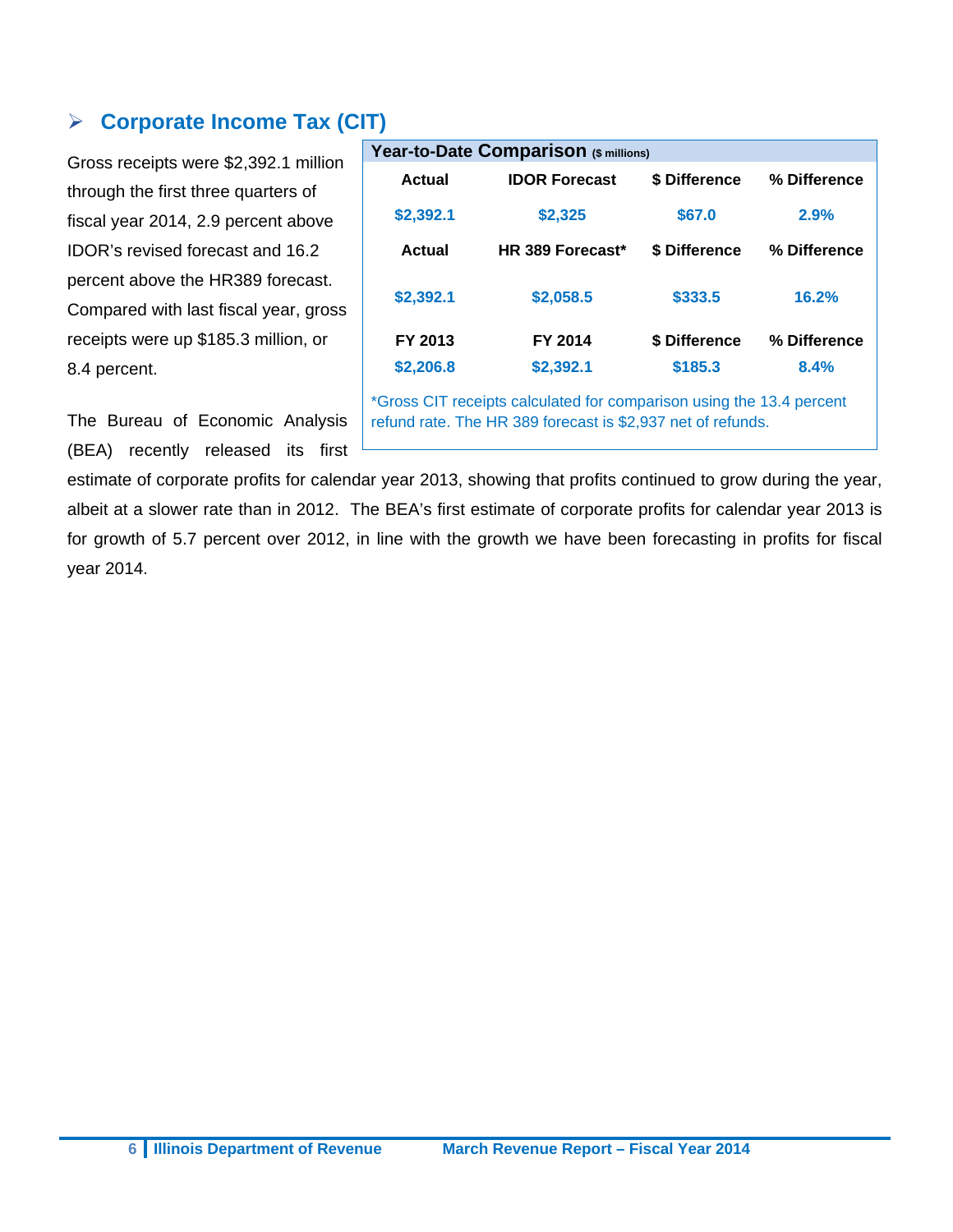#### **Sales & Use Tax**

Sales and use tax receipts for the first three quarters of fiscal year 2014 increased 4.1 percent over the same period last year. First quarter growth of 7.7 percent was inflated by a shift of fiscal year 2013 receipts into fiscal year 2014. Second quarter growth was 3.3 percent, while third quarter growth was only 1.2 percent thanks to the negative impact of severe winter weather.

| Year-to-Date Comparison (\$ millions) |                        |               |              |  |  |  |
|---------------------------------------|------------------------|---------------|--------------|--|--|--|
| Actual                                | <b>IDOR Forecast</b>   | \$ Difference | % Difference |  |  |  |
| \$5,675.5                             | \$5,669.9              | \$5.5         | 0.1%         |  |  |  |
| Actual                                | <b>HR 389 Forecast</b> | \$ Difference | % Difference |  |  |  |
| \$5,675.5                             | \$5,449.4              | \$226.1       | 4.1%         |  |  |  |
|                                       |                        |               |              |  |  |  |
| FY 2013                               | FY 2014                | \$ Difference | % Difference |  |  |  |
| \$5,454.2                             | \$5,675.5              | \$221.3       | 4.1%         |  |  |  |

Year-to-date receipts are just 0.1 percent above IDOR's year-to-date forecast. We expect to end fiscal year 2014 very close to our forecast of \$7,610.0 million.

Year-to-date receipts were 4.1 percent above the year-to-date forecast in HR389.

| Year-to-Date Comparison (\$ millions) |           |           |                                                                              |              |  |  |
|---------------------------------------|-----------|-----------|------------------------------------------------------------------------------|--------------|--|--|
|                                       | FY 2013   | FY 2014   | \$ Difference                                                                | % Difference |  |  |
| <b>Vehicles</b>                       | \$760.3   | \$830.5   | \$70.2                                                                       | 9.2%         |  |  |
| Motor fuel*                           | \$569.6   | \$557.4   | $-$12.2$                                                                     | $-2.1%$      |  |  |
| All else                              | \$4,124.2 | \$4.287.6 | \$163.4                                                                      | 4.0%         |  |  |
| Total                                 | \$5,454.2 | \$5,675.5 | \$221.3                                                                      | 4.1%         |  |  |
|                                       |           |           | *Estimated. IDOR does not have actual data on sales/use tax from motor fuel. |              |  |  |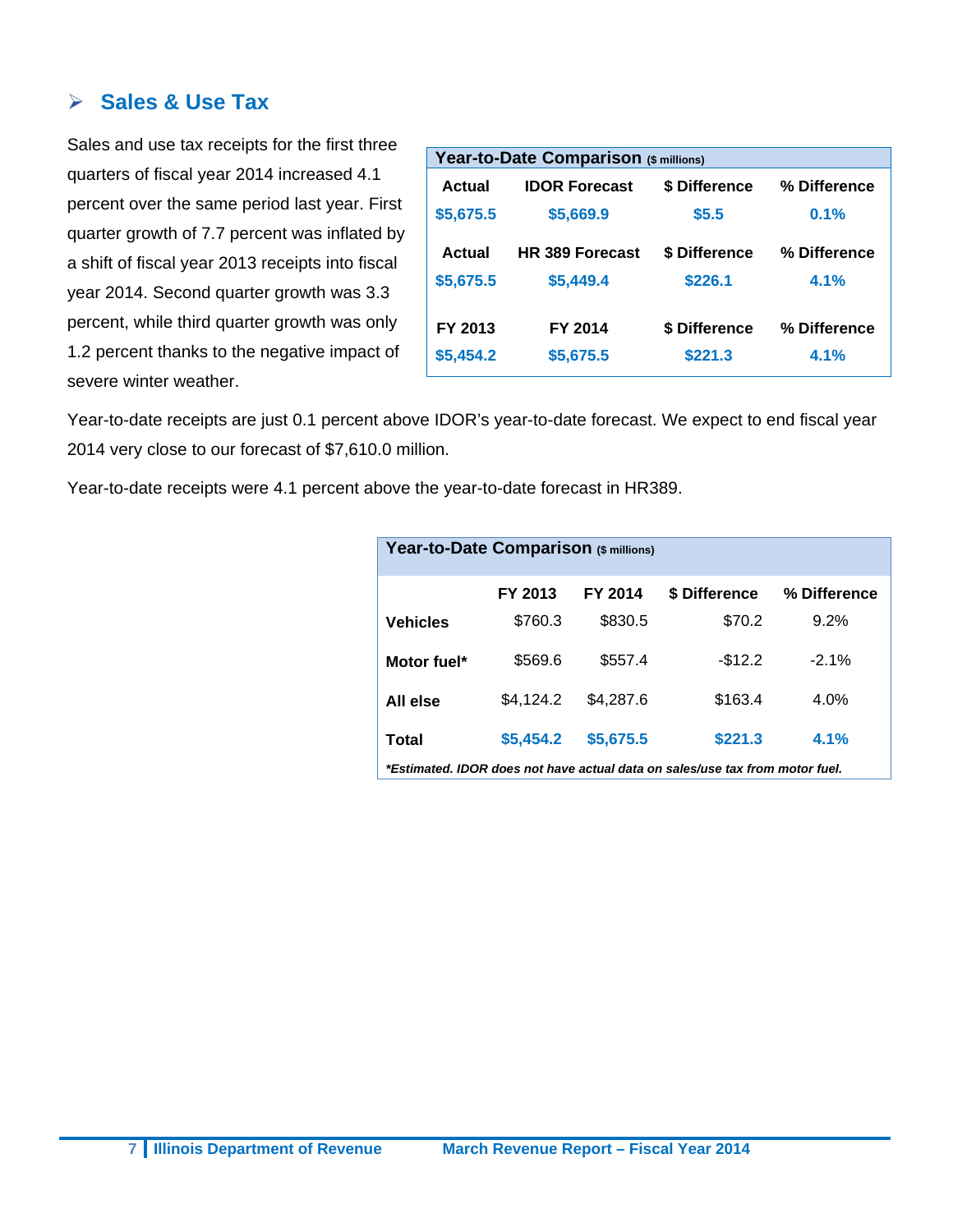# **Public Utilities Taxes**

**Public Utility Taxes –** Public utility tax receipts into the General Revenue Fund were \$774.3 million through the first three quarters of fiscal year 2014, 2.7 percent above IDOR's revised forecast and 0.5 percent below the HR 389 forecast.

**Telecommunications** – Telecommunication Excise Tax is currently beating IDOR's revised forecast by \$19.2 million, largely due to a delay in issuing credit memos to taxpayers who collected tax in prior years on telecom charges that were not taxable under Illinois law. Even absent the use of the credit memos, Telecom Excise Tax has declined 7.6 percent year to date when compared to the same period in FY 2013. The estimated General Revenue Fund impact of the credit memos remains \$35 million. Due to the delay there is a chance that the taxpayers may not be able to use all of the credit memos available in fiscal year 2014.

**Electricity –** Electricity excise tax receipts were \$308.1 million, \$10.7 million below the IDOR forecast of \$318.8 through the first three quarters of fiscal year 2014.

**Natural Gas –** Natural gas tax receipts have continued to outperform IDOR's revised forecast of \$167 million due to the prolonged period of unusually cold weather this winter. Receipts are currently 10.8

percent (\$12.0 million) above IDOR's year-todate forecast. Continued cold weather during February and March, which will affect revenue in April and May, should increase receipts above forecast for the remainder of the fiscal year.

| Year-to-Date Comparison (\$ millions) |                          |                                             |                             |                         |  |  |
|---------------------------------------|--------------------------|---------------------------------------------|-----------------------------|-------------------------|--|--|
| Telecommunications                    | <b>Actual</b><br>\$343.1 | <b>IDOR Forecast</b><br>\$323.9             | \$ Difference<br>\$19.2     | % Difference<br>5.9%    |  |  |
| Electricity                           | \$308.1                  | \$318.8                                     | $-$10.7$                    | $-3.4%$                 |  |  |
| Natural gas                           | \$123.2                  | \$111.2                                     | \$12.0                      | 10.8%                   |  |  |
| <b>Total</b>                          | \$774.3                  | \$753.9                                     | \$20.4                      | 2.7%                    |  |  |
| <b>Public Utility Taxes</b>           | <b>Actual</b><br>\$774.3 | <b>HR 389</b><br><b>Forecast</b><br>\$778.4 | \$ Difference<br>$-$4.1$    | % Difference<br>$-0.5%$ |  |  |
| Telecommunications                    | FY 2013<br>\$371.5       | FY 2014<br>\$343.1                          | \$ Difference<br>$-$ \$28.4 | % Difference<br>$-7.6%$ |  |  |
| Electricity                           | \$306.7                  | \$308.1                                     | \$1.4                       | 0.4%                    |  |  |
| Natural gas                           | \$87.1                   | \$123.2                                     | \$36.1                      | 41.4%                   |  |  |
| <b>Total</b>                          | \$765.3                  | \$774.3                                     | \$9.0                       | 1.2%                    |  |  |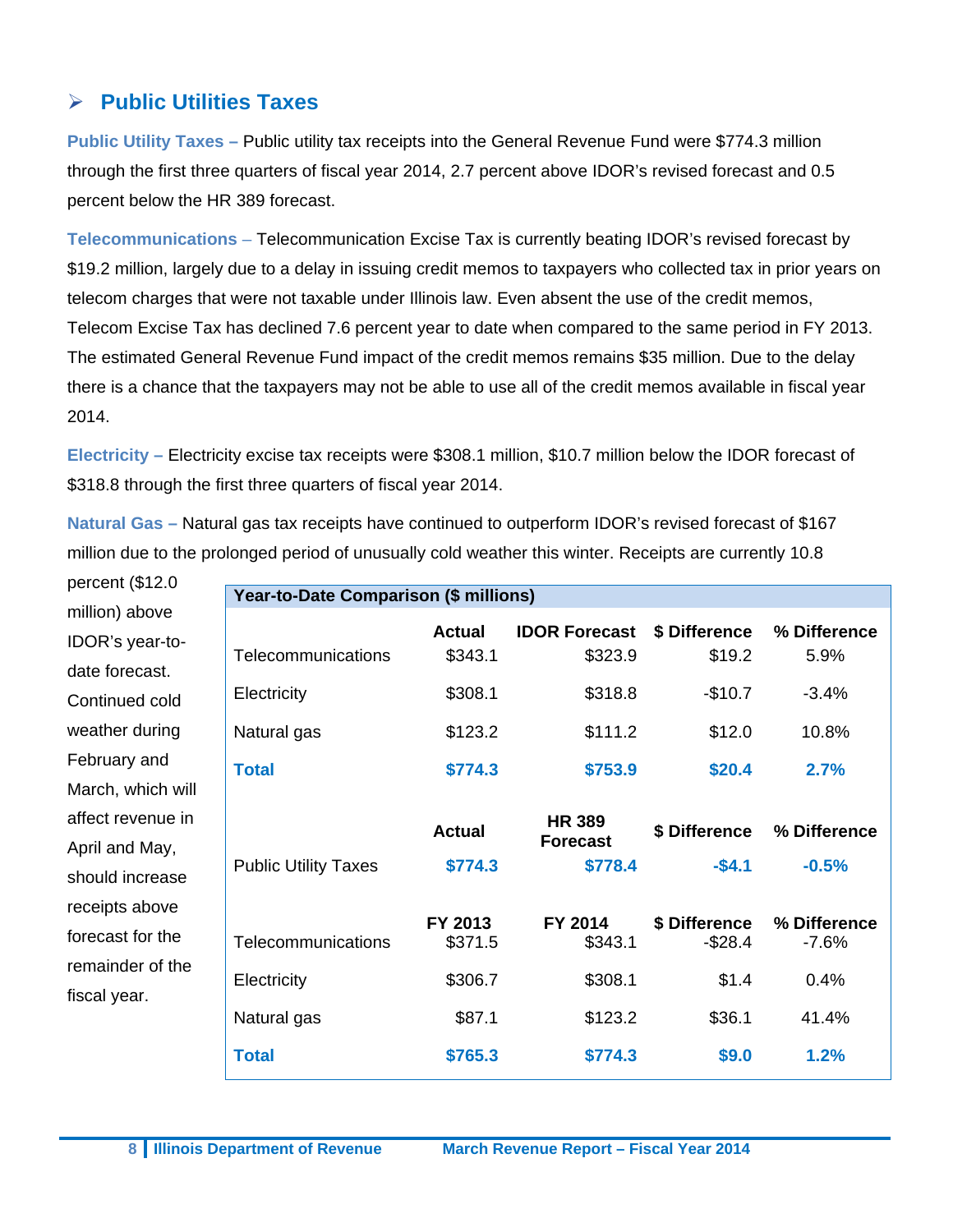## **Cigarette Taxes**

All Funds receipts through the third quarter of fiscal year 2014 were 1.8 percent below forecast and 7.6 percent above the same period last fiscal year. The year-to-date growth over last year is due to the stamp stockpiling that occurred during fiscal year 2012 and subsequently reduced receipts in fiscal

| Year-to-Date (\$ millions) | *Includes the General Revenue Fund |                 |               |              |  |  |
|----------------------------|------------------------------------|-----------------|---------------|--------------|--|--|
|                            | Actual                             | <b>Estimate</b> | \$ Difference | % Difference |  |  |
| All Funds*                 | \$613.1                            | \$624.5         | $-$11.4$      | $-1.8%$      |  |  |
| General Revenue Fund       | \$265.1                            | \$266.3         | $-$1.2$       | $-0.5%$      |  |  |
|                            | FY 2013                            | FY 2014         | \$ Difference | % Difference |  |  |
| All Funds*                 | \$569.6                            | \$613.1         | \$43.5        | 7.6%         |  |  |
| General Revenue Fund       | \$265.0                            | \$265.1         | \$0.1         | 0.0%         |  |  |

year 2013. Please see our July 2014 Monthly Revenue Report for an explanation of this stockpiling and its effect on fiscal year 2014 receipts.

#### **Tobacco Products Tax**

 $\overline{a}$ 

Receipts through the third quarter of fiscal year 2014 were 4.9 percent below forecast and 20.1 percent below the same period last fiscal year. The large drop below last year is due to a change in the tax rate for moist snuff, which was taxed at 36 percent of the wholesale price prior to January 1, 2013. On that date, moist snuff became subject to a lower tax rate of \$0.30 per ounce, leading to a significant drop in receipts.<sup>5</sup>

| Year-to-Date (\$ millions) |                 |               |              |  |  |  |
|----------------------------|-----------------|---------------|--------------|--|--|--|
| Actual                     | <b>Estimate</b> | \$ Difference | % Difference |  |  |  |
| \$27.0                     | \$28.4          | $-$1.4$       | $-4.9%$      |  |  |  |
| FY 2013                    | FY 2014         | \$ Difference | % Difference |  |  |  |
| \$33.8                     | \$27.0          | $-$6.8$       | $-20.1%$     |  |  |  |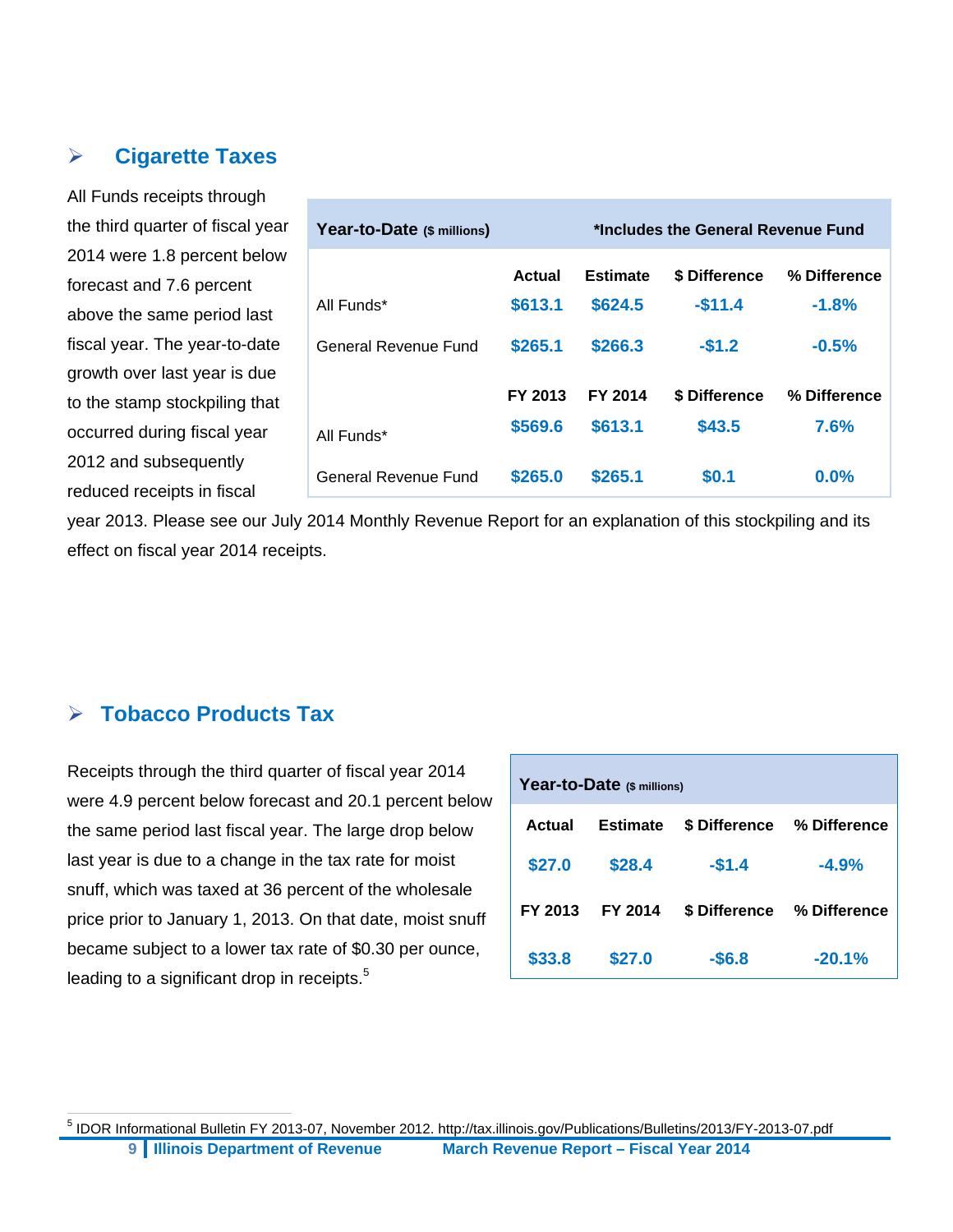#### **Estate Tax**

| Gross All Funds                                                                   | Year-to-Date Comparison (\$ millions) |               |                      |               |              |  |
|-----------------------------------------------------------------------------------|---------------------------------------|---------------|----------------------|---------------|--------------|--|
| estate-tax receipts for                                                           |                                       |               |                      |               |              |  |
| the first nine months                                                             |                                       | <b>Actual</b> | <b>IDOR Forecast</b> | \$ Difference | % Difference |  |
| greatly exceeded                                                                  | <b>All Funds</b>                      | \$196.3       | \$135.0              | \$61.3        | 45.4%        |  |
| expectations, declining                                                           | <b>General Revenue</b>                | \$184.5       | \$126.9              | \$57.6        | 45.4%        |  |
| only 13.6 percent from                                                            |                                       | <b>Actual</b> | HR 389 Forecast      | \$ Difference | % Difference |  |
| \$227.1 million in the                                                            | <b>All Funds</b>                      | \$196.3       | \$167.6              | \$28.8        | 17.2%        |  |
| same period a year                                                                |                                       |               |                      |               |              |  |
| ago to \$196.3 million.                                                           | <b>General Revenue</b>                | \$184.5       | \$157.5              | \$27.0        | 17.2%        |  |
| Compared with                                                                     |                                       | FY 2013       | FY 2014              | \$ Difference | % Difference |  |
| forecasts, these                                                                  | <b>All Funds</b>                      | \$227.1       | \$196.3              | $-$ \$30.8    | $-13.6%$     |  |
| receipts were 45.4                                                                | <b>General Revenue</b>                | \$216.0       | \$184.5              | $-$ \$31.5    | $-14.6%$     |  |
| percent higher than                                                               |                                       |               |                      |               |              |  |
| the IDOR's forecast and 17.2 percent higher than the current budget set by HR389. |                                       |               |                      |               |              |  |

Revenue in the first quarter was actually below the budgeted amount by 12.9 percent. Then, in the second and third quarters of fiscal year 2014, a small number of large estates unexpectedly remitted \$51.9 million of estate-tax payments, moderating the anticipated decrease caused by the one-time payments of \$41.8 million that occurred in July 2012 as a result of P.A.097-0732 and by higher exemptions.

Excluding this one-time revenue of \$41.8 million in fiscal year 2013 and \$51.9 million so far in fiscal year 2014, actual receipts in the first six months of fiscal year 2014 represent a decrease of \$69.7 million or 37.6 percent below the same period last fiscal year.

The first three quarters of fiscal year 2013 mostly reflects payments for deaths in 2011 and 2012 when the exemptions were \$2.0 million and \$3.5 million, respectively. Estate-tax payments in the first three quarters of fiscal year 2014 were mostly for deaths in 2012 and 2013 with the \$3.5 million and \$4.0 million exemptions. The increased exemption has reduced both the number of taxed estates and the tax basis for those estates that do get taxed, resulting in lower estate-tax revenue. There were about 710 estate-tax payments during the first nine months of fiscal year 2013 compared with around 430 payments in fiscal year 2014 by the end of March 2014.

With the unanticipated large payments of \$51.9 million in the first nine months and an additional significant payment pending, estate-tax receipts are likely to exceed the budgeted level of \$223.4 million by \$30.0 million to \$35.0 million for fiscal year 2014.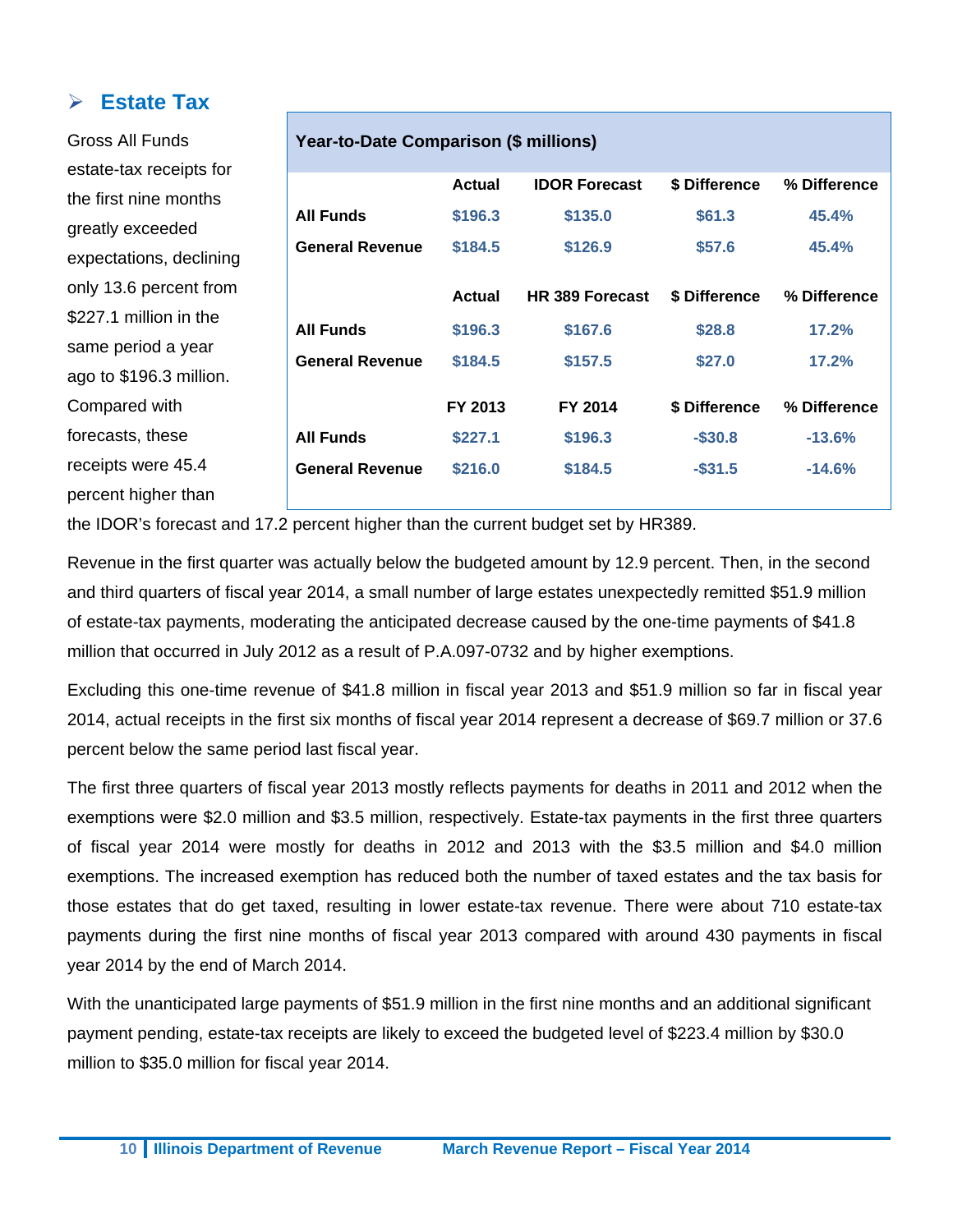# **Liquor Tax**

Year-to-date General Revenue Fund receipts were flat compared to the same period last fiscal year, 0.7 percent below IDOR's year-todate forecast, and 0.1 percent below the year-to-date forecast in HR389. With tax return reporting now complete for fiscal year 2013, we can examine the composition of taxable product **Year-to-Date (\$ millions) \*Includes General Revenue Fund Actual IDOR Forecast \$ Difference % Difference** All Funds\* **\$212.0 \$213.4 -\$1.4 -0.7%**  General Revenue Fund \$124.8 \$125.7 - \$0.9 - 0.7% **Actual HR 389 Forecast \$ Difference % Difference** General Revenue Fund \$124.8 \$124.9 - \$0.1 - 0.1% **FY 2013 FY 2014 \$ Difference % Difference** All Funds**\* \$211.9 \$212.0 \$0.1 0.1%**  General Revenue Fund **\$124.8 \$124.8 \$0.0 0.0%** 

for the year. Hard liquor generated 55 percent of liquor tax revenue, beer and cider together generated 29 percent, and wine generated 16 percent. Note that these shares apply only to General Revenue Fund receipts (i.e., they exclude receipts earmarked for the Capital Projects Fund).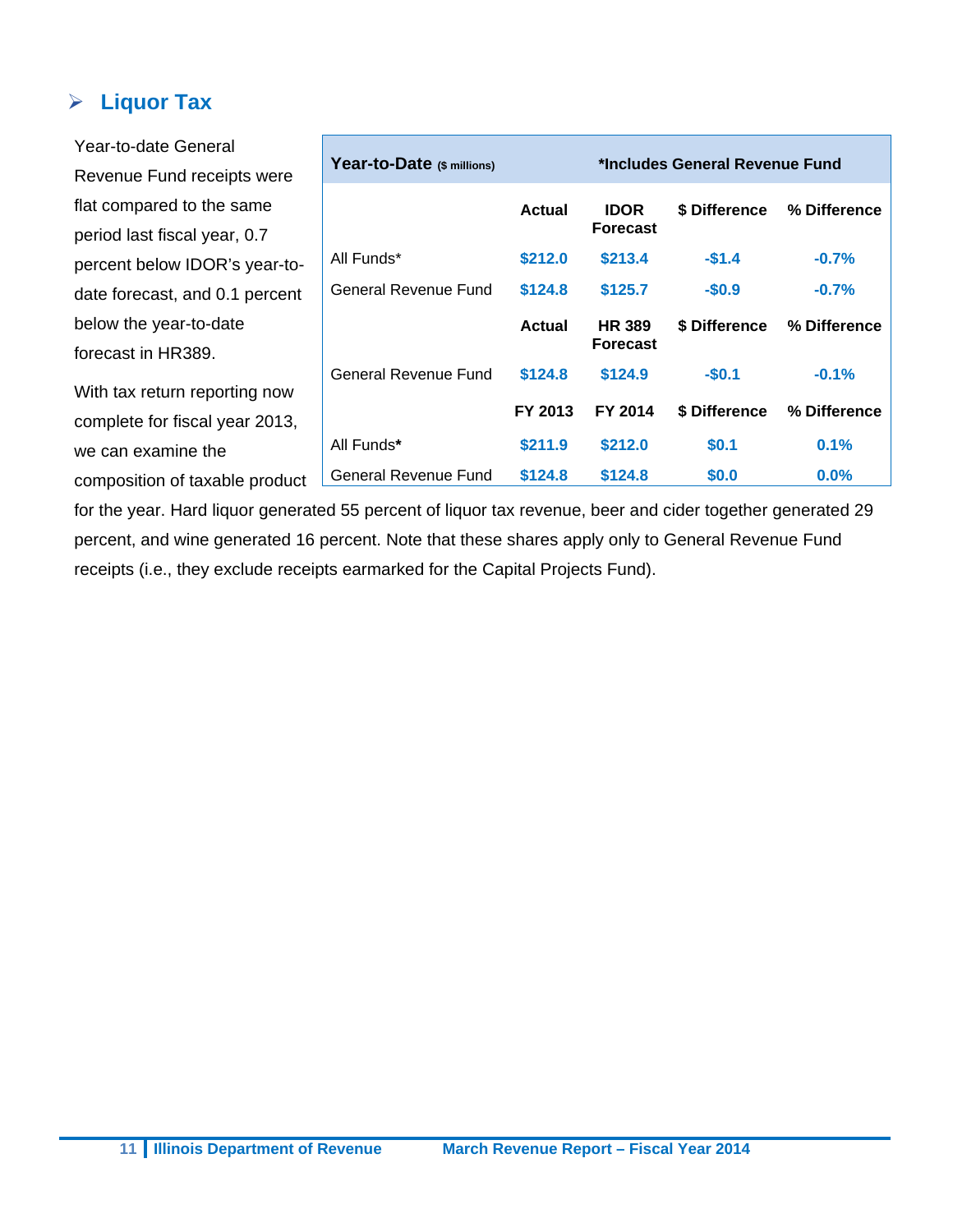# **Hotel Operators' Occupation Tax (HOOT)**

In January, IDOR increased its HOOT forecast (All Funds) from \$218 million to \$230 million to reflect stronger-than-expected growth during the first half of fiscal year 2014.

All Funds receipts through the third quarter of fiscal year 2014 were 1.8 percent below forecast and 4.6 percent above the same period last fiscal year.

The third quarter of each fiscal year is typically when the Illinois hotel market sees its lowest level of activity. This fiscal year's extended period of unusually cold winter weather pushed third-quarter activity lower than expected, contributing to the negative deviation from our forecast.

The large drop in receipts to the General Revenue Fund (GRF) is the result of an accounting change required by statute. Beginning in fiscal year 2014, the Illinois Sports Facility Fund (225) will receive \$42,730,000 in the advance account. Before this change, the advance account received \$33,100,000. Because the Illinois Sports Facility Fund comes before the GRF in the distribution of HOOT receipts, the GRF receives less revenue after this accounting change than it otherwise would have.

| Year-to-Date (\$ millions) |         | *Includes the General Revenue Fund |               |              |  |  |  |
|----------------------------|---------|------------------------------------|---------------|--------------|--|--|--|
|                            | Actual  | <b>Estimate</b>                    | \$ Difference | % Difference |  |  |  |
| All Funds*                 | \$177.8 | \$181.1                            | $-53.3$       | $-1.8%$      |  |  |  |
| General Revenue Fund       | \$18.9  | \$20.9                             | $-$2.0$       | $-9.6%$      |  |  |  |
|                            | FY 2013 | FY 2014                            | \$ Difference | % Difference |  |  |  |
| All Funds*                 | \$170.0 | \$177.8                            | \$7.8         | 4.6%         |  |  |  |
| General Revenue Fund       | \$25.7  | \$18.9                             | $-$6.8$       | $-26.5%$     |  |  |  |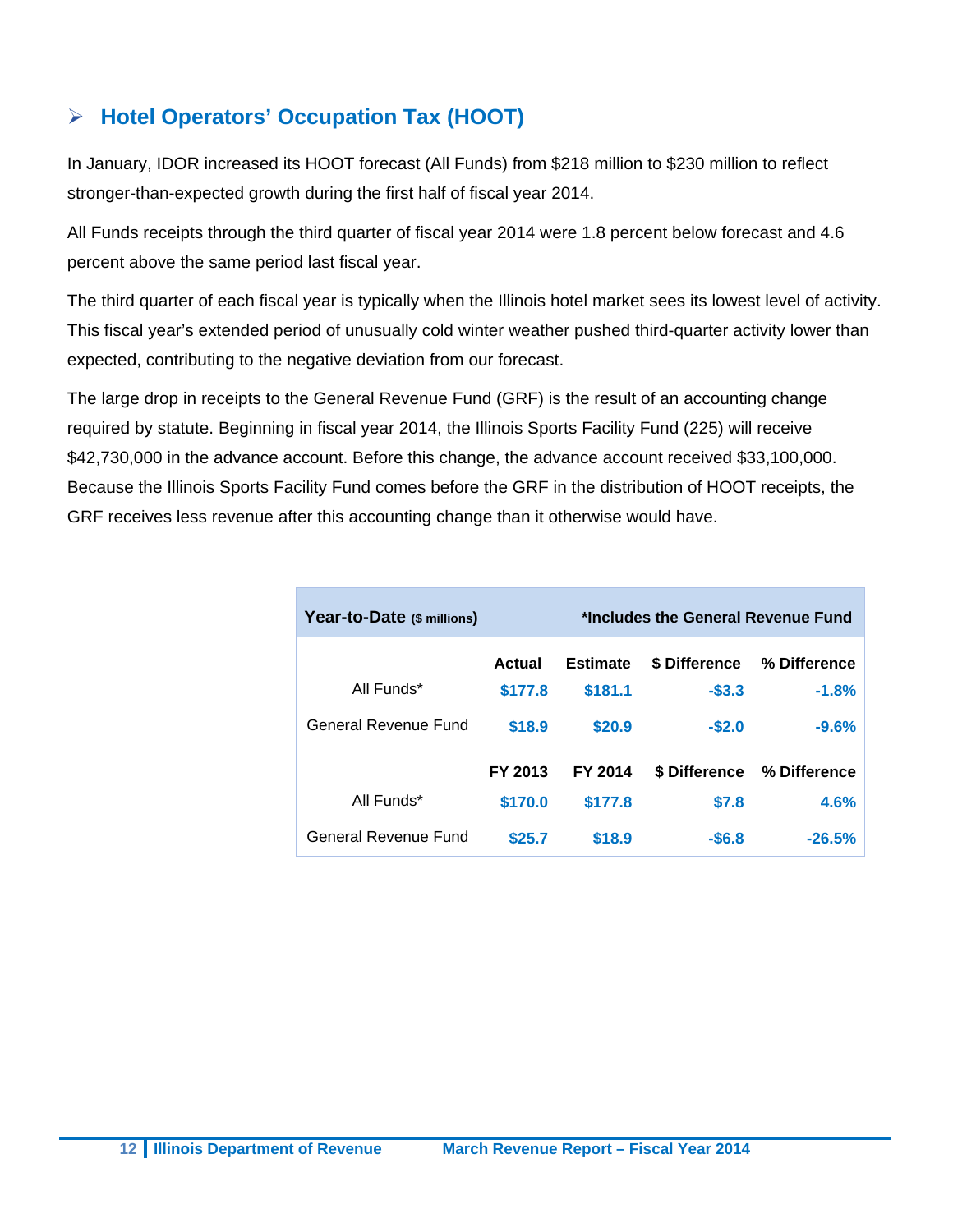#### **Motor Fuel Taxes**

|               | Year-to-Date (\$ millions) | <b>Regular MFT</b> |              |               | Year-to-Date (\$ millions) | <b>IFTA</b>   |              |
|---------------|----------------------------|--------------------|--------------|---------------|----------------------------|---------------|--------------|
| <b>Actual</b> | <b>Forecast</b>            | \$ Difference      | % Difference | <b>Actual</b> | <b>Forecast</b>            | \$ Difference | % Difference |
| \$851.3       | \$853.0                    | $-$1.7$            | $-0.2%$      | \$53.1        | \$50.9                     | \$2.2         | 4.4%         |
| FY 2013       | FY 2014                    | \$ Difference      | % Difference | FY 2013       | FY 2014                    | \$ Difference | % Difference |
| \$839.7       | \$851.3                    | \$11.5             | 1.4%         | \$49.5        | \$53.1                     | \$3.6         | 7.4%         |

| Year-to-Date (\$ millions) |         | UST           |              |  |  |  |
|----------------------------|---------|---------------|--------------|--|--|--|
| Actual<br><b>Forecast</b>  |         | \$ Difference | % Difference |  |  |  |
| \$51.2                     | \$51.2  | \$0.0         | $-0.1%$      |  |  |  |
| FY 2013                    | FY 2014 | \$ Difference | % Difference |  |  |  |
| \$49.1                     | \$51.2  | \$2.1         | 4.2%         |  |  |  |

Combined motor fuel tax receipts (regular MFT, IFTA, and UST) year to date were 1.8 percent (\$17.2 million) above the same period last fiscal year and 0.1 percent (\$0.5 million) above IDOR's year-to-date forecast.

# **Real Estate Transfer Tax (RETT)**

Receipts for the first three quarters of fiscal year 2014 were in line with IDOR's revised forecast and 12.3 percent above the same period last fiscal year.

Recent housing data from CoreLogic, a data and analytics company, continue to show a steady recovery in the Illinois housing market.

| Year-to-Date (\$ millions) |                                |               |              |  |  |  |  |  |  |
|----------------------------|--------------------------------|---------------|--------------|--|--|--|--|--|--|
| Actual                     | <b>IDOR</b><br><b>Forecast</b> | \$ Difference | % Difference |  |  |  |  |  |  |
| \$42.1                     | \$42.0                         | \$0.1         | 0.2%         |  |  |  |  |  |  |
| FY 2013                    | FY 2014                        | \$ Difference | % Difference |  |  |  |  |  |  |
| \$37.5                     | \$42.1                         | \$4.6         | 12.3%        |  |  |  |  |  |  |

CoreLogic's February 2014 Home Price Index Report indicates that Illinois' real estate market has experienced year-over-year price growth of 10.0 percent for all residential sales in February 2014. Residential prices in Illinois are still 26.4 percent below their 2006 peak, however.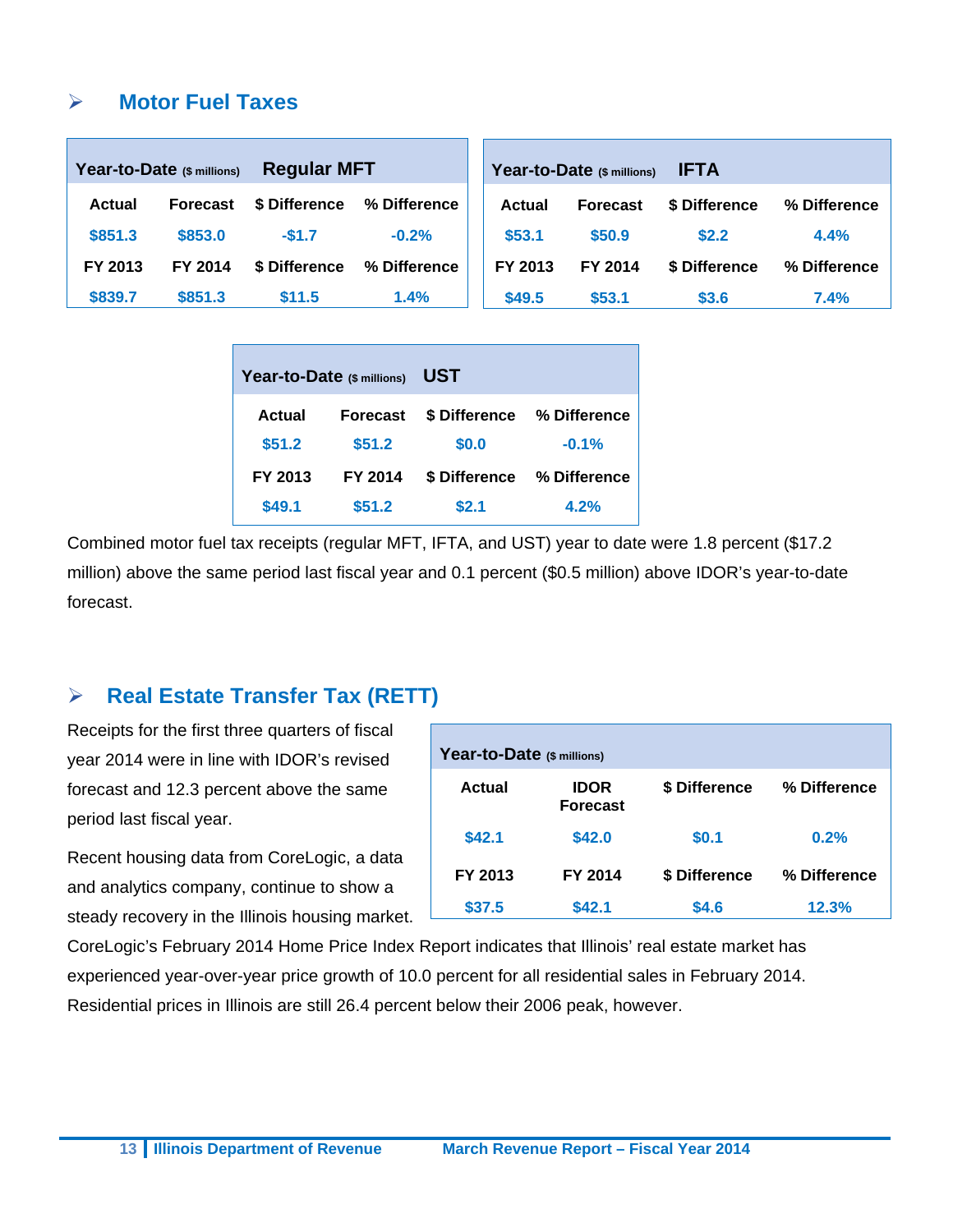| Illinois Department of Revenue, Research Division |                           |                                              |                                                     |  |  |  |  |
|---------------------------------------------------|---------------------------|----------------------------------------------|-----------------------------------------------------|--|--|--|--|
| Director of Research: Hans Zigmund                | <b>Research Analysts:</b> | Andy Chupick<br>Patrick Heath<br>John Horbas | Joanna Koh<br>Michael Pijan<br><b>Hector Vielma</b> |  |  |  |  |

**http://tax.illinois.gov/AboutIdor/TaxResearch/TaxResearch.htm**